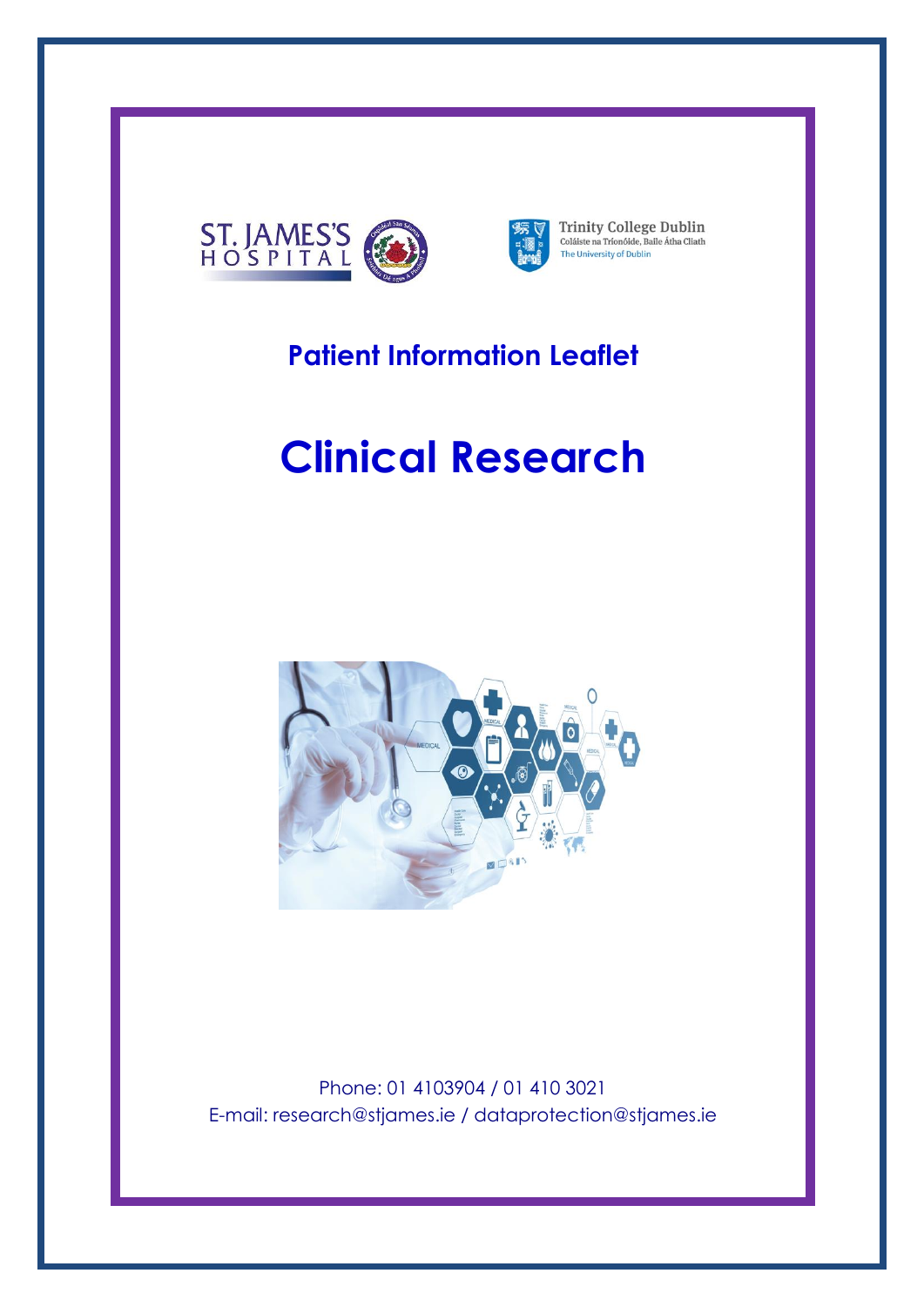#### **What is clinical research?**

Clinical research has the potential to help us expand our knowledge of human diseases, to prevent and treat illnesses and to promote health and improve patient care. St James's Hospital works together with its **academic partner,** Trinity College Dublin to deliver high quality research studies to our patients.

Doctors, scientists and other healthcare professionals such as physiotherapists and dieticians, participate in research with the aim of improving patient care. Some research studies are led by the Hospital, others are led by Trinity College Dublin and others have commercial sponsors. You can find out more about this in the research study's patient information leaflet.

#### **Why is clinical research important?**

Clinical research is important to us in St James's Hospital because it aims to improve the **quality and efficiency** of our health services, and enhance the **quality of life** of patients. It helps us to find new and better ways to detect, prevent, diagnose, and treat disease. Clinical research would not be possible without the participation of our patients. We hope this leaflet will help you to understand what research is all about. **Ask your doctor** for more information about research studies that you may be able to take part in.

#### **Safeguards before the research begins**

All clinical research studies are reviewed by an **Ethics Committee.** The committee will give an opinion about whether the research is ethical. This helps to safeguard the dignity, rights, safety and well-being of research participants. Clinical research studies are also **reviewed by the Hospital** before they are given permission to begin.

#### **What is pre-screening?**

Pre-screening involves looking at patient healthcare records in order to find out whether a person may be suitable to take part in a research study. This is carried out by hospital employees or other hospital approved researchers. You do not need to give consent for pre-screening; however, if you might be suitable to participate in a research study, the research team or your doctor will contact you to ask if you would like to receive more information and to take part. Pre-screening helps to ensure that only patients who are likely to meet the study requirements are approached about the research study.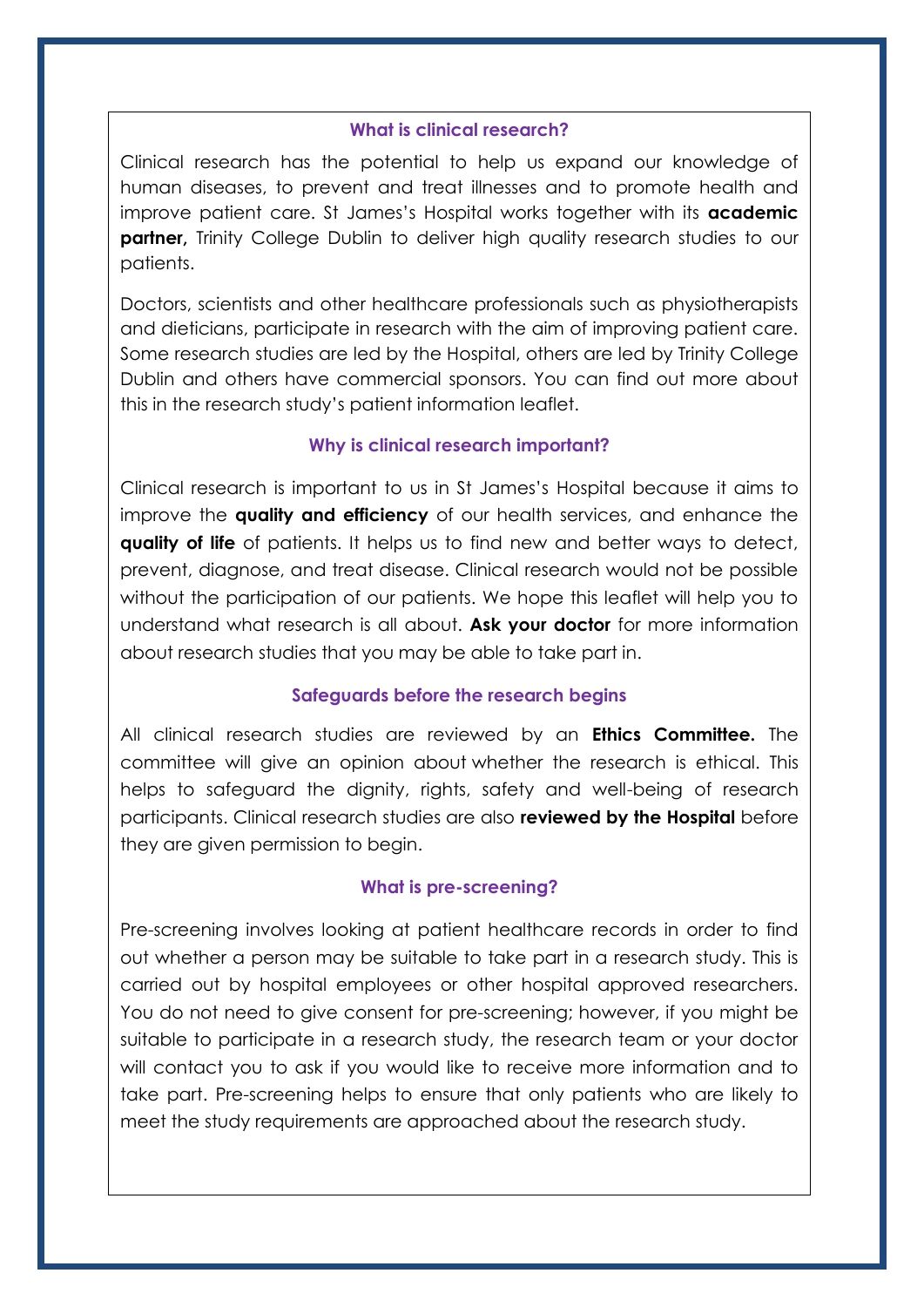#### **Consent for clinical research**

You will always be asked to give your consent before entering into a research study – with the exception of retrospective chart review research which is explained below. You will be given an information leaflet about the study which will explain what the study involves and how your information will be used. You will be provided with the time to read the leaflet and have your questions answered before you are asked to sign a consent form.

Your participation is always voluntary and you can stop taking part in the research study at any time. It will not affect your current or future medical care in any way if you decide not to take part in the research.

### **Retrospective chart review research**

This is when healthcare professionals, for example doctors or nurses, look back at existing healthcare records with the aim of learning more about a disease or condition. This type of research does not involve any intervention, but it is extremely important, as it may inform and improve future patient care. Consent is not required for this type of research. Research results are only shared in aggregated and anonymised form through reporting, publications and at conferences. Your personal information will be protected and will not be identifiable in the final results.

### **Is my information safe?**

St James's Hospital and Trinity College Dublin are committed to ensuring the privacy and confidentiality of your personal information.

All researchers conducting clinical research will sign a confidentiality agreement before accessing any personal information, and only information relevant to the study is released to researchers. All clinical research is carried out in compliance with General Data Protection Regulations (GDPR), part of EU-wide law to protect your data privacy. The research must also be approved by the Research Ethics Committee and the Hospital. Researchers will complete a Data Protection Impact Assessment (DPIA) form before the research begins – this will help to identify and reduce any data-related risks.